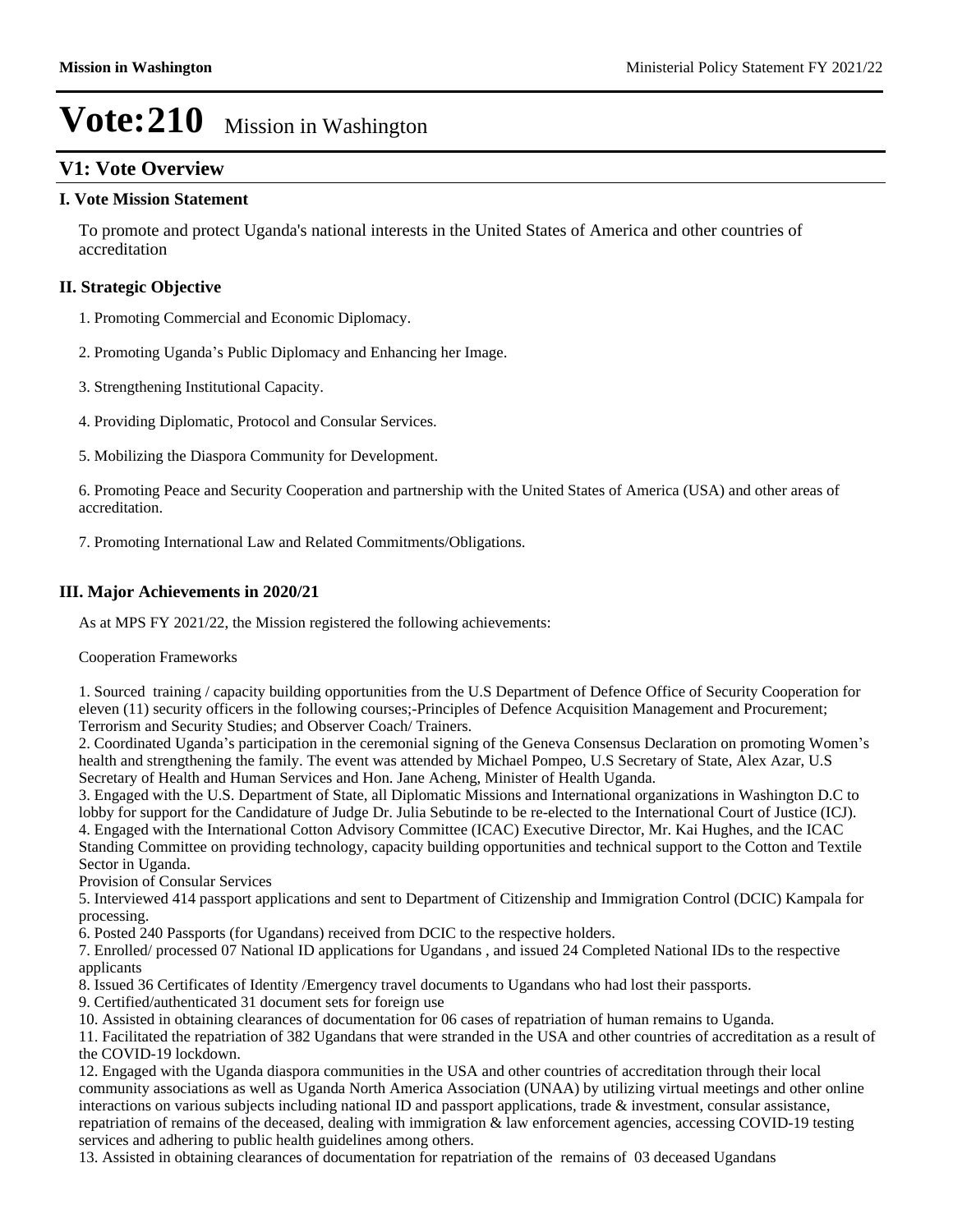#### Promotion of Uganda's Image

14. Worked with the U.S Congress Senate and House Committees on Foreign Affairs, U.S. State Department and other Government Departments to communicate and defend Uganda government's position regarding the 2020/21 General elections on issues of Democracy, Good Governance Rule of Law and Human Rights.

15. Organized the 58th Independence Anniversary Virtual Celebrations in October 2020, and engaged with the Embassy Stakeholders in the private and public sectors as well as diaspora community on Investment opportunities in Uganda and government services and incentives to facilitate foreign direct investment.

#### Promotion of Commercial and Economic Diplomacy

16. Disseminated information of market opportunities and requirements for Uganda's export products to the U.S.A and other countries of accreditation, as well as investments on the Embassy website and other informational publications. Information on Uganda Tourism attractions, as well as health guidelines and COVID-19 SOPs to ensure safety of tourists and other travelers was also availed on the Embassy website.

17. Gorilla trekking in Uganda was highlighted by BuzzFeed International Travel & Tourism News platform as one of the top five of 18 Bucket-list travel experiences.

18. Participated in the 2020 9th Annual Winternational Virtual Marketplace organized by the Ronald Reagan Building and International trade Center. Embassies are invited to showcase artisans from their diaspora communities in a year-long virtual marketplace campaign. The Uganda Embassy in Washington, featured with Ugandans doing artisan businesses in the US namely Harkiss Designs, Nkoza and Nankya cartoons and Afro-root Collective.

19. Engaged with Uganda Tourism Board (UTB) and PHG Consulting for the launch of #UgandaAwaits tourism social media campaign in North America to highlight Uganda's tourist attractions and attract international travellers to visit Uganda following the reopening of Uganda's borders and airports after the COVID-19 lockdown period. UTB, PHG Consulting and Artists Gillie and Marc Schattner also unveil the King Nyani gorilla sculpture in New York City's Hudson Yards, through their initiative "love the last" that creates awareness and highlights issues of endangered species. King Nyani is the world's largest bronze gorilla sculpture inspired by the silverback that Gillie and Marc Schattner witnessed during a gorilla trek in Bwindi Impenetrable National Park. The King Nyani statue is 8.5 feet high, 23 feet long and weighs 4,500 pounds. Two to three people can fit in King Nyani's hand, making it an Instagram-worthy experience.

20. Engaged with the IMF/World Bank and obtained approval for project financing grants and concessional loans of US\$ 625.70 million for the following projects:

i) Uganda COVID-19 Response and Emergency Preparedness Project, US\$15.2 million;

ii) Uganda Secondary Education Expansion Project, US\$150 million;

iii) Uganda COVID-19 Emergency Education Response Project, US\$14.7 million;

iv) Uganda Roads and Bridges in the Refugee hosting districts of Koboko-Yumbe-Moyo Road Corridor Project, US\$130.8 million.

v) Uganda Intergovernmental Fiscal Transfers Additional Financing, US\$300 million.

vi) Project financing concessional loan of US\$ 15 million for the project "Additional Financing for Uganda Reproductive, Maternal and Child Health Services Improvement Project".

21. Engagements with the U.S Department of State and USAID resulted in development assistance to Uganda amounting to US\$ 329.3 million as follows:

i) Health  $-$  US\$ 196.49 million

ii) Humanitarian Assistance - US\$ 53.39 million

iii) Economic Development – US\$ 33.34 million

- iv) Program Management US\$ 26.44 million
- v) Peace and Security  $-\text{US$ }8.68$  million
- vi) Education and Social Services US\$ 5.27 million
- vii) Environment US\$ 3.33 million
- viii) Democracy, Human Rights and Governance US\$ 2.32 million
- ix) Multi Sector  $-$  US\$ 0.74 million

22. Engaged with Arizona State University, Thunderbird School of Global Management and obtained partial scholarship opportunities for Ugandan students to pursue graduate studies in the following academic programs:

i) Executive Master of Global Affairs and Management;

ii) Master of Applied Leadership Management; and

iii) Master of Global Management.

23. Engaged with the District of Columbia Public Schools and Washington Performing Arts in the Embassy Adoption Program. The Embassy Adoption program is a unique educational program that exposes 5th and 6th grade students to international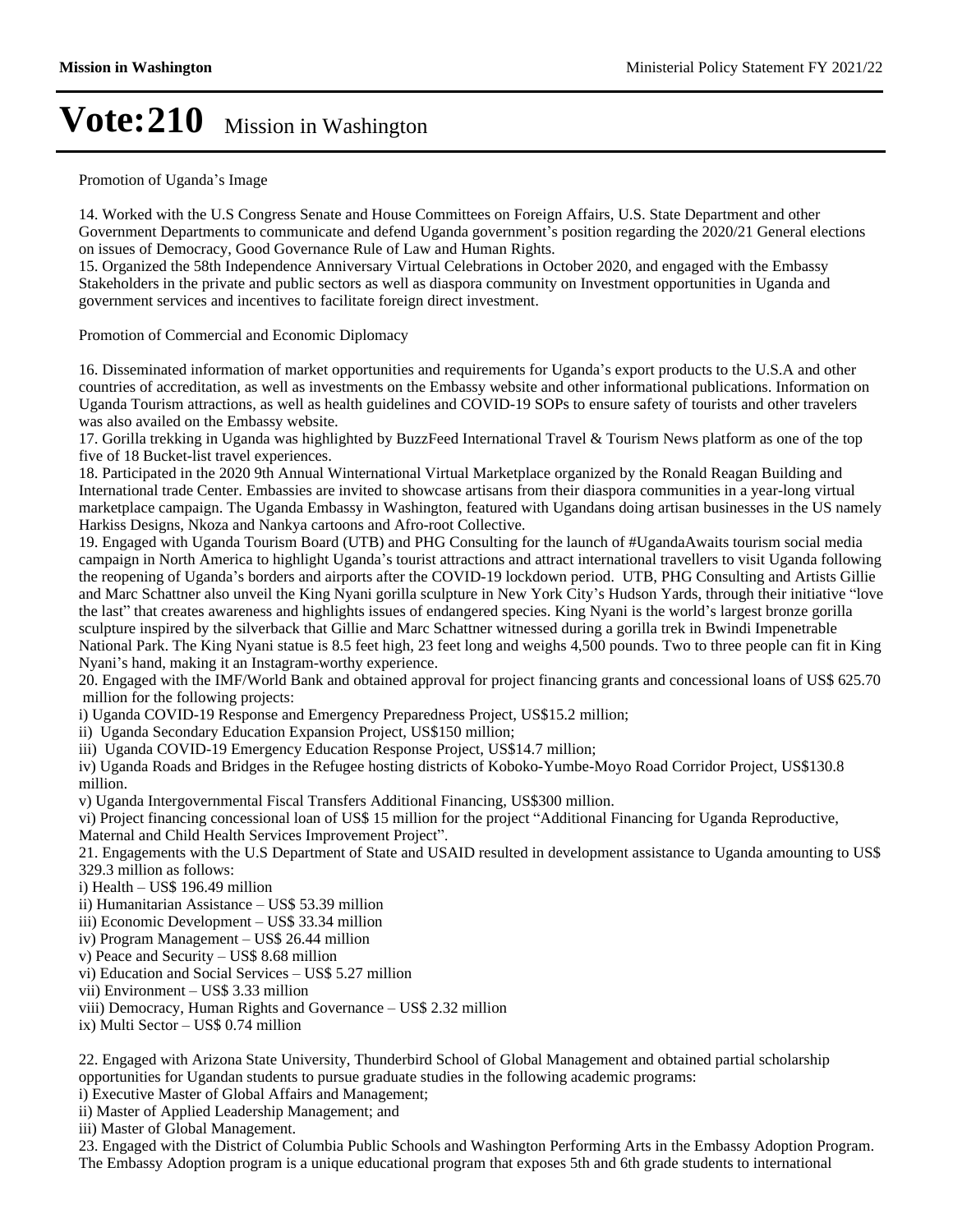perspectives and cross-cultural lessons through direct interactions with Embassies and other global entities. Facilitated online lesson with 5th Grade class of Aiton elementary school on Uganda's history, cultures, culinary traditions, geography and tourism attractions.

Institutional Capacity Building

24. Carried out redesigning and upgrade of Mission website with support of NITA-U. The Upgraded website includes diaspora register and other information links to enhance the Mission's dissemination of information and outreach to Ugandans in diaspora.

25. Carried out renovation of Chancery Building 5911 following damages caused by flooding incident in October 2020.

26. Maintained the compounds and gardens of the Chancery and Official residence regularly.

27. Purchased In-house studio equipment (Branded backdrop, lights, teleprompter and chairs) that has been set up at the Embassy basement for use during virtual meetings and media engagements.

28. Purchased Mission Corporate branding items (clothing and stationery).

#### Cross Cutting Issues

29. Installed signage at Chancery to guide Staff and Clients on social distancing and other public health guidelines for preventing the spread of infectious diseases like COVID-19

30. Installed a mail drop-box outside the Embassy gate to enable receipt of mail even when the premises are closed.

31. Maintained a balanced employment policy with 9 female and 7 male employees.

32. The Embassy Staff Career development strategy provides equal opportunities to both female and male Staff.

33. Female Staff are granted paid maternity leave and provided breast feeding breaks and spaces

34. Embassy maintained separate washrooms for women and men

35. Disseminated information on HIV/ AIDS to Embassy Staff and provided opportunity to Staff to access quality Health Services

36. Adhered to a well streamlined system of garbage collection and disposal. Designated bins for recycling material and other wastes were availed.

37. Put in place enhanced hygiene measures to ensure regular washing of hands and applying disinfectant to sanitize commonly touched surfaces and public areas. The Embassy also continued to facilitate Staff to have COVID-19 testing, and protective equipment like masks, gloves and face-shields.

#### **IV. Medium Term Plans**

The Mission's medium-term plans are as follows:

i) Promote Trade aimed at expanding the market for Ugandan products in the USA through the Africa Growth and Opportunity Act (AGOA) and WTO as well as trade markets in the other areas of accreditation.

ii) Attract Foreign Direct Investment from the USA and the other countries of accreditation.

iii) Promote Tourism aimed at increasing the number of tourists from the USA and the other countries of accreditation.

iv) Mobilize ODA, Grants and soft loans from the government of the USA, World Bank, International Monetary Fund (IMF) and Private Financial Institutions and Trusts.

v) Provide Consular Services and mobilize the diaspora community to participate in the development of Uganda through increased remittances and investments, leveraged through platforms with tangible impact.

vi) Promote Knowledge and technology transfer through capacity building opportunities, scholarships and exchange programs. vii) Pursue Peace and Security cooperation and partnership with the United States of America (USA).

viii) Promote Public Diplomacy and cooperation with U.S.A on matters of Governance, Democracy and Human Rights.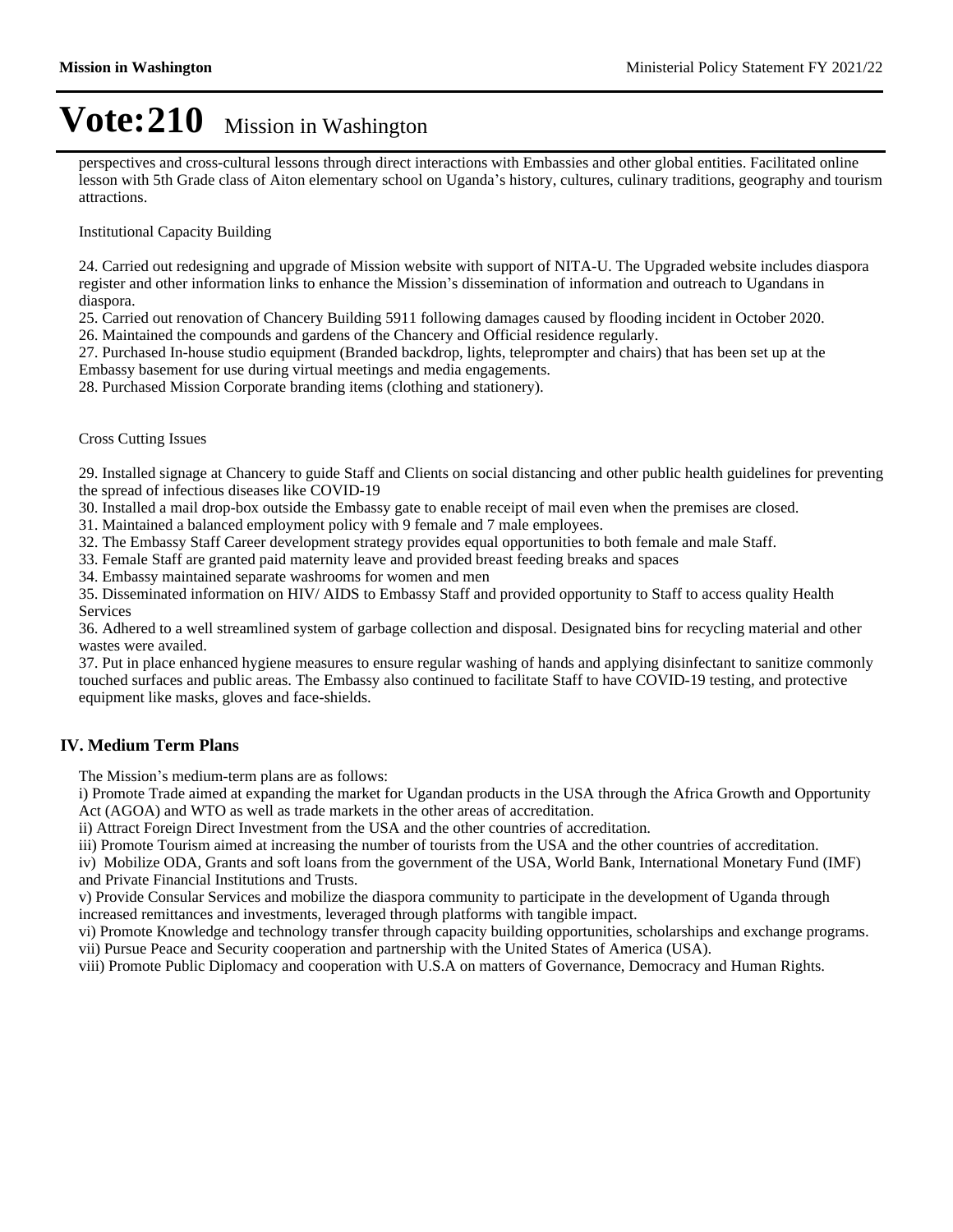### **V. Snapshot Of Medium Term Budget Allocations**

**Table 5.1: Overview of Vote Expenditures (UShs Billion)**

|                  |                                                      |                    |               | 2020/21                                   |         | <b>MTEF Budget Projections</b> |         |         |         |  |
|------------------|------------------------------------------------------|--------------------|---------------|-------------------------------------------|---------|--------------------------------|---------|---------|---------|--|
|                  |                                                      | 2019/20<br>Outturn | <b>Budget</b> | <b>Approved Expenditure</b><br>by End Dec | 2021/22 | 2022/23                        | 2023/24 | 2024/25 | 2025/26 |  |
| <b>Recurrent</b> | Wage                                                 | 1.336              | 1.362         | 0.602                                     | 1.362   | 1.362                          | 1.362   | 1.362   | 1.362   |  |
|                  | Non Wage                                             | 6.282              | 6.671         | 2.532                                     | 7.148   | 7.148                          | 7.148   | 7.148   | 7.148   |  |
| Devt.            | GoU                                                  | 0.050              | 0.000         | 0.000                                     | 0.170   | 0.000                          | 0.000   | 0.000   | 0.000   |  |
|                  | Ext. Fin.                                            | 0.000              | 0.000         | 0.000                                     | 0.000   | 0.000                          | 0.000   | 0.000   | 0.000   |  |
|                  | <b>GoU</b> Total                                     | 7.668              | 8.033         | 3.134                                     | 8.680   | 8.510                          | 8.510   | 8.510   | 8.510   |  |
|                  | <b>Total GoU+Ext Fin (MTEF)</b>                      | 7.668              | 8.033         | 3.134                                     | 8.680   | 8.510                          | 8.510   | 8.510   | 8.510   |  |
|                  | <b>Arrears</b>                                       | 0.000              | 0.000         | 0.000                                     | 0.000   | 0.000                          | 0.000   | 0.000   | 0.000   |  |
|                  | <b>Total Budget</b>                                  | 7.668              | 8.033         | 3.134                                     | 8.680   | 8.510                          | 8.510   | 8.510   | 8.510   |  |
|                  | <b>A.I.A Total</b>                                   | N/A                | N/A           | N/A                                       | N/A     | N/A                            | N/A     | N/A     | N/A     |  |
|                  | <b>Grand Total</b>                                   | 7.668              | 8.033         | 3.134                                     | 8.680   | 8.510                          | 8.510   | 8.510   | 8.510   |  |
|                  | <b>Total Vote Budget</b><br><b>Excluding Arrears</b> | 7.668              | 8.033         | 3.134                                     | 8.680   | 8.510                          | 8.510   | 8.510   | 8.510   |  |

#### **Table 5.2: Budget Allocation by Programme (UShs Billion)**

|                                 | 2021/22 Draft Estimates |          |              |
|---------------------------------|-------------------------|----------|--------------|
| <b>Billion Uganda Shillings</b> | GoU                     | Ext. Fin | <b>Total</b> |
| Governance and Security         | 8.680                   | 0.000    | 8.680        |
| <b>Grand Total:</b>             | 8.680                   | 0.000    | 8.680        |
| <b>Total excluding Arrears</b>  | 8.680                   | 0.000    | 8.680        |

#### **VI. Budget By Economic Clasification**

**Table V6.1 2020/21 and 2021/22 Budget Allocations by Item**

|                                       | 2020/21 Approved Budget |          |            | 2021/22 Draft Estimates |       |          |              |
|---------------------------------------|-------------------------|----------|------------|-------------------------|-------|----------|--------------|
| Billion Uganda Shillings              | GoU                     | Ext. Fin | <b>AIA</b> | <b>Total</b>            | GoU   | Ext. Fin | <b>Total</b> |
| <b>Output Class: Outputs Provided</b> | 8.033                   | 0.000    | 0.000      | 8.033                   | 8.510 | 0.000    | 8.510        |
| 211 Wages and Salaries                | 2.613                   | 0.000    | 0.000      | 2.613                   | 2.804 | 0.000    | 2.804        |
| 212 Social Contributions              | 0.040                   | 0.000    | 0.000      | 0.040                   | 0.040 | 0.000    | 0.040        |
| 213 Other Employee Costs              | 1.047                   | 0.000    | 0.000      | 1.047                   | 1.068 | 0.000    | 1.068        |
| 221 General Expenses                  | 1.372                   | 0.000    | 0.000      | 1.372                   | 1.379 | 0.000    | 1.379        |
| 222 Communications                    | 0.284                   | 0.000    | 0.000      | 0.284                   | 0.309 | 0.000    | 0.309        |
| 223 Utility and Property Expenses     | 1.323                   | 0.000    | 0.000      | 1.323                   | 1.530 | 0.000    | 1.530        |
| 226 Insurances and Licenses           | 0.045                   | 0.000    | 0.000      | 0.045                   | 0.045 | 0.000    | 0.045        |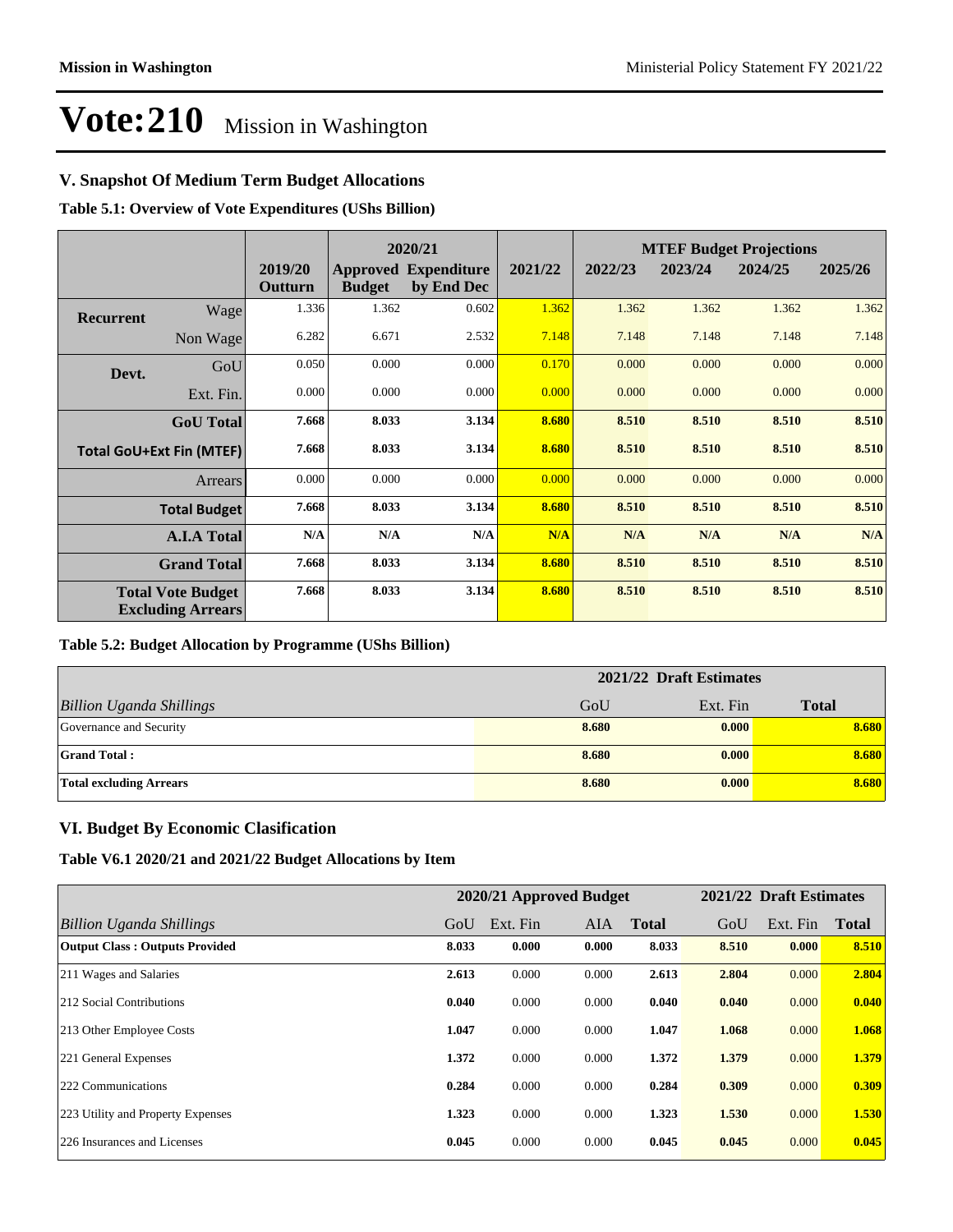| 227 Travel and Transport               | 0.892 | 0.000 | 0.000 | 0.892 | 0.917 | 0.000 | 0.917 |
|----------------------------------------|-------|-------|-------|-------|-------|-------|-------|
| 228 Maintenance                        | 0.418 | 0.000 | 0.000 | 0.418 | 0.418 | 0.000 | 0.418 |
| <b>Output Class: Capital Purchases</b> | 0.000 | 0.000 | 0.000 | 0.000 | 0.170 | 0.000 | 0.170 |
| 312 FIXED ASSETS                       | 0.000 | 0.000 | 0.000 | 0.000 | 0.170 | 0.000 | 0.170 |
| <b>Grand Total:</b>                    | 8.033 | 0.000 | 0.000 | 8.033 | 8.680 | 0.000 | 8.680 |
| <b>Total excluding Arrears</b>         | 8.033 | 0.000 | 0.000 | 8.033 | 8.680 | 0.000 | 8.680 |

## VII. Budget By Sub-Subprogramme, Department And Project

**Table V7.1: Past Expenditure Outturns and Medium Term Projections by Sub-SubProgramme,Department and Project**

| Billion Uganda shillings                                |                                     | FY 2020/21                       |                                   |                                             | <b>Medium Term Projections</b> |         |         |             |
|---------------------------------------------------------|-------------------------------------|----------------------------------|-----------------------------------|---------------------------------------------|--------------------------------|---------|---------|-------------|
|                                                         | <b>FY 2019/20</b><br><b>Outturn</b> | <b>Approved</b><br><b>Budget</b> | <b>Spent By</b><br><b>End Dec</b> | 2021-22<br><b>Proposed</b><br><b>Budget</b> | 2022-23                        | 2023-24 | 2024-25 | $2025 - 26$ |
| <b>52 Overseas Mission Services</b>                     | 7.668                               | 8.033                            | 3.134                             | 8.680                                       | 8.510                          | 8.510   | 8.510   | 8.510       |
| 01 Headquarters Washington                              | 7.618                               | 8.033                            | 3.134                             | 8.510                                       | 8.510                          | 8.510   | 8.510   | 8.510       |
| 0402 Strengthening Mission in Washington                | 0.050                               | 0.000                            | 0.000                             | 0.000                                       | 0.000                          | 0.000   | 0.000   | 0.000       |
| 1745 Retooling of Mission in Washington -<br><b>USA</b> | 0.000                               | 0.000                            | 0.000                             | 0.170                                       | 0.000                          | 0.000   | 0.000   | 0.000       |
| <b>Total for the Vote</b>                               | 7.668                               | 8.033                            | 3.134                             | 8.680                                       | 8.510                          | 8.510   | 8.510   | 8.510       |
| <b>Total Excluding Arrears</b>                          | 7.668                               | 8.033                            | 3.134                             | 8.680                                       | 8.510                          | 8.510   | 8.510   | 8.510       |

#### VIII. Sub-SubProgramme Performance and Medium Term Plans

#### **Table V8.1: Sub-SubProgramme Outcome and Outcome Indicators**

|                             | <b>Sub-SubProgramme :</b> 52 Overseas Mission Services                                                                                                                                                                                                                                                                                                                                                                                                                                                                                                                                                                                                                                                                                                                                                                                                                                                                                           |                 |                  |               |                   |            |  |  |
|-----------------------------|--------------------------------------------------------------------------------------------------------------------------------------------------------------------------------------------------------------------------------------------------------------------------------------------------------------------------------------------------------------------------------------------------------------------------------------------------------------------------------------------------------------------------------------------------------------------------------------------------------------------------------------------------------------------------------------------------------------------------------------------------------------------------------------------------------------------------------------------------------------------------------------------------------------------------------------------------|-----------------|------------------|---------------|-------------------|------------|--|--|
| Objective:                  | 1. Promote Commercial and Economic diplomacy through Trade and Export promotion, attracting<br>Foreign Direct Investments (FDI), Tourism promotion, mobilization of Overseas Development Assistance<br>and cooperation in Knowledge and Technology transfer.<br>2. Promote Uganda's Public Diplomacy and enhance her Image abroad.<br>3. Strengthen Institutional Capacity by acquiring and developing properties and human resources for<br>Uganda's development<br>4. Providing Diplomatic Protocol and Consular Services to Ugandans in areas of accreditation<br>5. Mobilizing the diaspora communities in countries of accreditation to participate in Uganda's<br>development through increased remittances, investment ventures and knowledge and skills transfer.<br>6. Promoting Peace and Security cooperation with the USA and other countries of accreditation<br>7. Promoting International Law and related commitments/obligations |                 |                  |               |                   |            |  |  |
| <b>Responsible Officer:</b> | Michael Bulwaka/Accounting Officer                                                                                                                                                                                                                                                                                                                                                                                                                                                                                                                                                                                                                                                                                                                                                                                                                                                                                                               |                 |                  |               |                   |            |  |  |
| Outcome:                    | Enhanced national security development, the country's image abroad and wellbeing of Ugandans                                                                                                                                                                                                                                                                                                                                                                                                                                                                                                                                                                                                                                                                                                                                                                                                                                                     |                 |                  |               |                   |            |  |  |
|                             | 1. Improved regional and International Relations                                                                                                                                                                                                                                                                                                                                                                                                                                                                                                                                                                                                                                                                                                                                                                                                                                                                                                 |                 |                  |               |                   |            |  |  |
|                             | <b>Performance Targets</b>                                                                                                                                                                                                                                                                                                                                                                                                                                                                                                                                                                                                                                                                                                                                                                                                                                                                                                                       |                 |                  |               |                   |            |  |  |
|                             | <b>Outcome Indicators</b>                                                                                                                                                                                                                                                                                                                                                                                                                                                                                                                                                                                                                                                                                                                                                                                                                                                                                                                        |                 |                  | 2021/22       | 2022/23           | 2023/24    |  |  |
|                             |                                                                                                                                                                                                                                                                                                                                                                                                                                                                                                                                                                                                                                                                                                                                                                                                                                                                                                                                                  | <b>Baseline</b> | <b>Base year</b> | <b>Target</b> | <b>Projection</b> | Projection |  |  |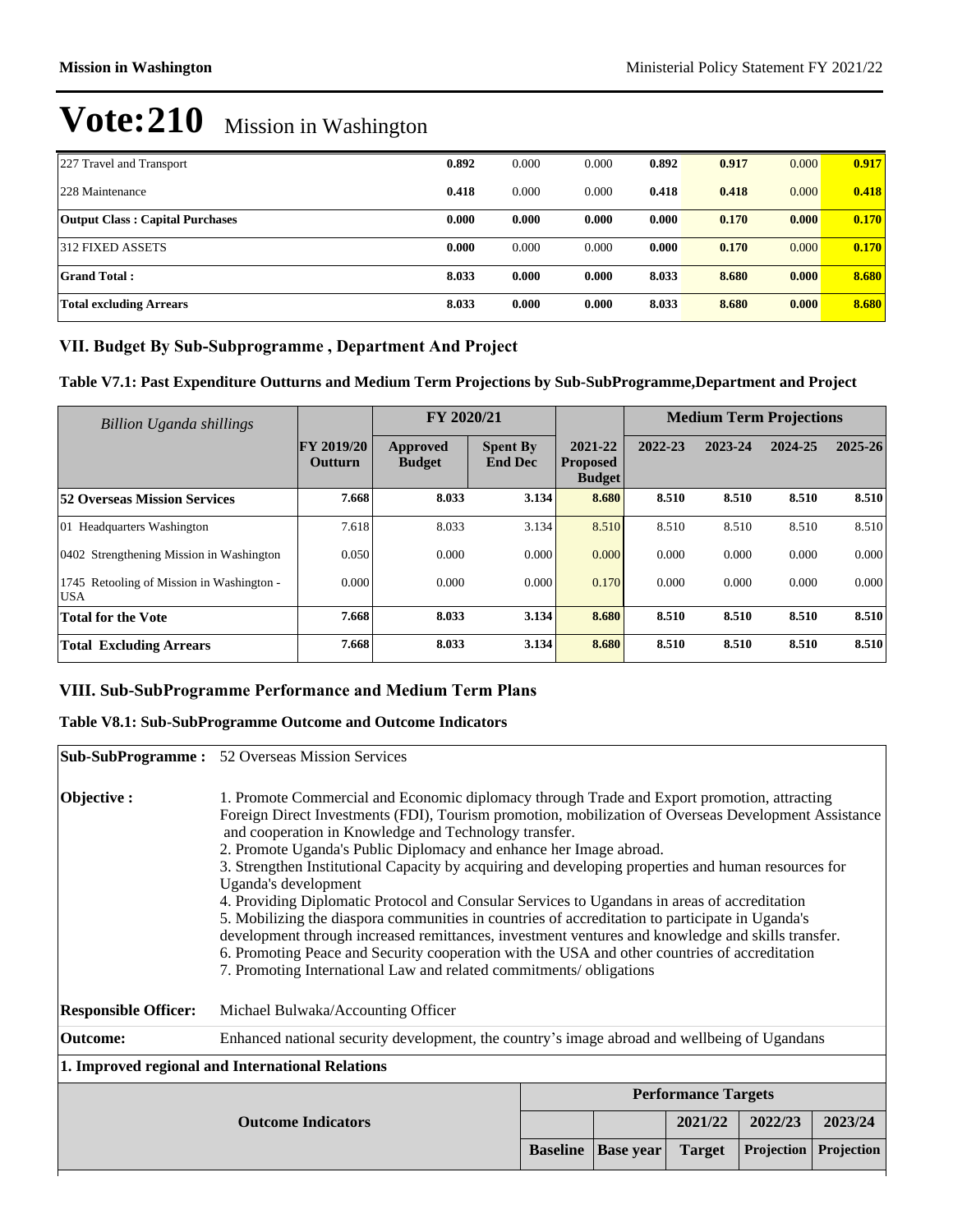| • Number of cooperation frameworks negotiated, and concluded             | 3    | 2018 |           | 2    | $\overline{c}$ |
|--------------------------------------------------------------------------|------|------|-----------|------|----------------|
| • Rating of Uganda's image abroad                                        | Good | 2018 | Good      | Good | Good           |
| Department: 01 Headquarters Washington                                   |      |      |           |      |                |
| <b>Budget Output: 01 Cooperation frameworks</b>                          |      |      |           |      |                |
| No. of Bilateral cooperation frameworks negotiated or signed.            |      |      |           | 2    | 3              |
| <b>Budget Output: 02 Consulars services</b>                              |      |      |           |      |                |
| No. of official visits facilitated                                       |      |      | <b>10</b> | 12   | 15             |
| Number of Visas issued to foreigners travelling to Uganda.               |      |      |           | 500  | 600            |
| Budget Output: 04 Promotion of trade, tourism, education, and investment |      |      |           |      |                |
| No. of foreign Tourism promotion engagements.                            |      |      | 5         | 7    | 8              |
| No. of scholarships secured.                                             |      |      | 55        | 60   | 60             |

### **IX. Major Capital Investments And Changes In Resource Allocation**

#### **Table 9.1: Major Capital Investment (Capital Purchases outputs over 0.5Billion)**

N/A

#### **X. Vote Challenges and Plans To Improve Performance**

#### **Vote Challenges**

1. The Embassy still faces challenge of Loss on poundage

2. Inadequate budget to handle wide areas of accreditation including promotion of Commercial and Economic Diplomacy.

#### **Plans to improve Vote Performance**

1. Engage the Ministry of Finance, Planning and Economic Development for increased funding to effectively deliver on Commercial and Economic Diplomacy activities, as well as enable the Mission to cover wider areas in the United States and other countries of accreditation.

2. Continue to initiate and conclude MoUs on the trade, tourism, education and Investment between Uganda and the United States and other countries of accreditation.

3. Engage the active private sector, Civil Society Organizations and Think Tanks to partner with this Mission for good public diplomacy.

#### **XI Off Budget Support**

**Table 11.1 Off-Budget Support by Project**

N/A

#### **XII. Vote Cross Cutting Policy And Other Budgetary Issues**

**Table 12.1: Cross- Cutting Policy Issues**